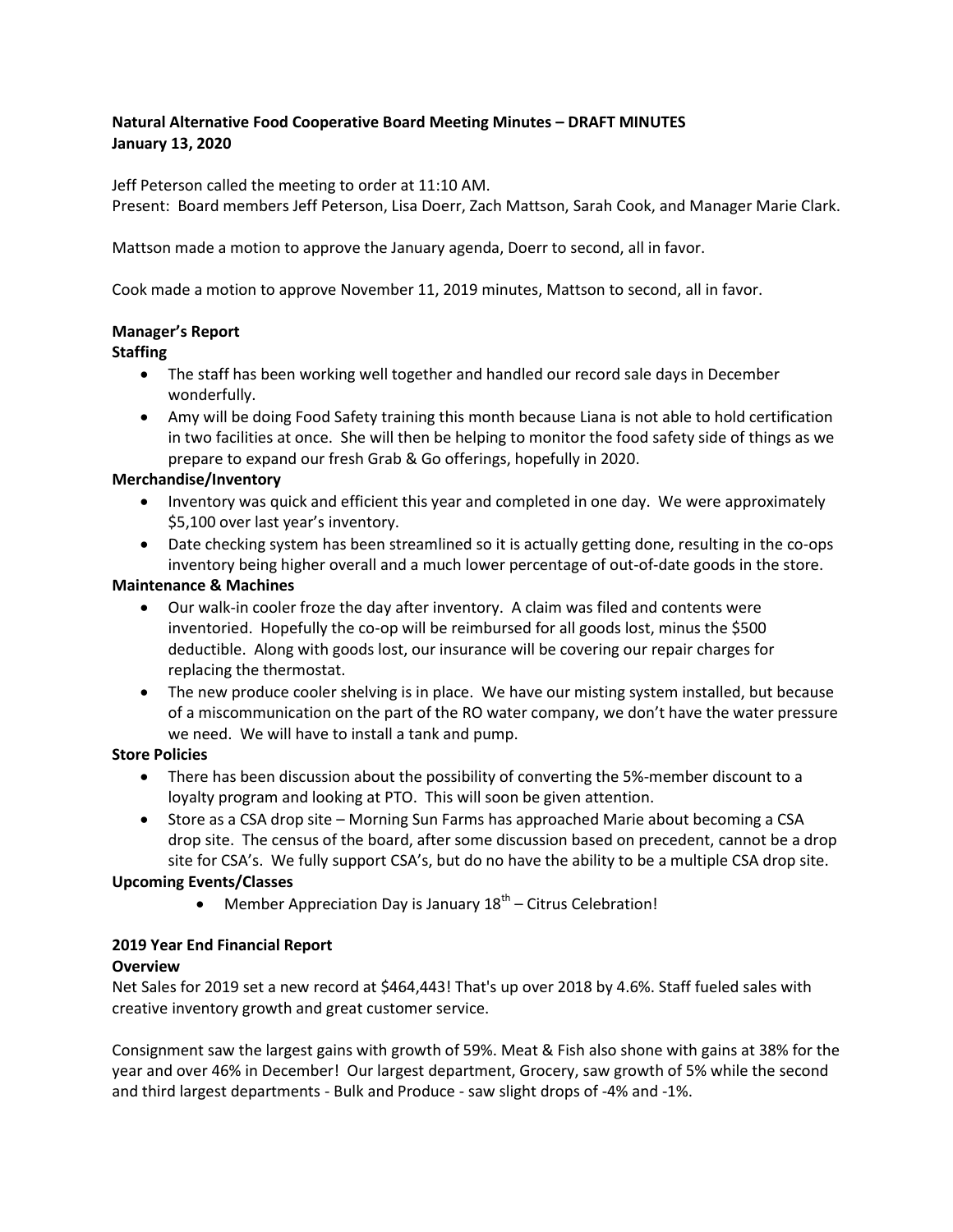Basket size helped drive our sales, running at \$28.94, an increase over 2018 of 8.11%. Member and nonmember basket size were up 8.4% and 6% respectively. Number of daily sales dropped from 46.78 to 45.55.

Preliminary Gross Profit on Grocery Sales was \$136,839, right on target at 29.6%. Payroll Expenses were \$88,716, also on target at 19.2%. Net Income is projected at \$7,212 but we are still working to close out the books.

Inventory increased by \$3,356, Member Equity paid in was \$5,895 and Rent was \$12,756. Mortgage, facade loan and member loans are all up to date. We made an \$11,200 payment on the 2015 member loans for the store remodel. Balance sheet remains strong with all Accounts Payable current.

#### **2019 Round Up**

Shoppers donated a record amount to our Round Up program raising more than \$2,956. These proceeds were used as follows:

#### **Donations to Outside Groups - \$1591**

| Frederic School Backpack Program        | \$310 |
|-----------------------------------------|-------|
| Luck School Backpack Program            | \$310 |
| Northwest Alliance Community Foundation | \$389 |
| <b>Community Referral Service</b>       | \$582 |

**Donations for Co-op Improvements - \$1,365**

#### **2019 Profit/Loss**

Net Sales 2019: \$464,443 Net Sales 2018: \$440,546 Increase: \$23,897 or 4.6%

| Net Ordinary Income 2019: \$15,749 | Net Income 2019: \$7,212  |
|------------------------------------|---------------------------|
| Net Ordinary Income 2018: \$25,782 | Net Income 2018: \$10,149 |
| Decrease: \$10,033 or 39%          | Decrease: \$2,937 or 29%  |

**Loft Update –** Office 3 will soon be available. The current tenant will be leaving at the end of the month and is paid through February. The tenant has made a generous offer, wishing the co-op to keep February's rent.

**Co-op focus for 2020** – A few items that we hope to address in 2020 include the awning, boiler, cement work on the back wall, and making the service counter more functional, allowing for a smoother checkout process when multiple customers are waiting.

Mattson moved to accept the financial report, Peterson seconded, all in favor.